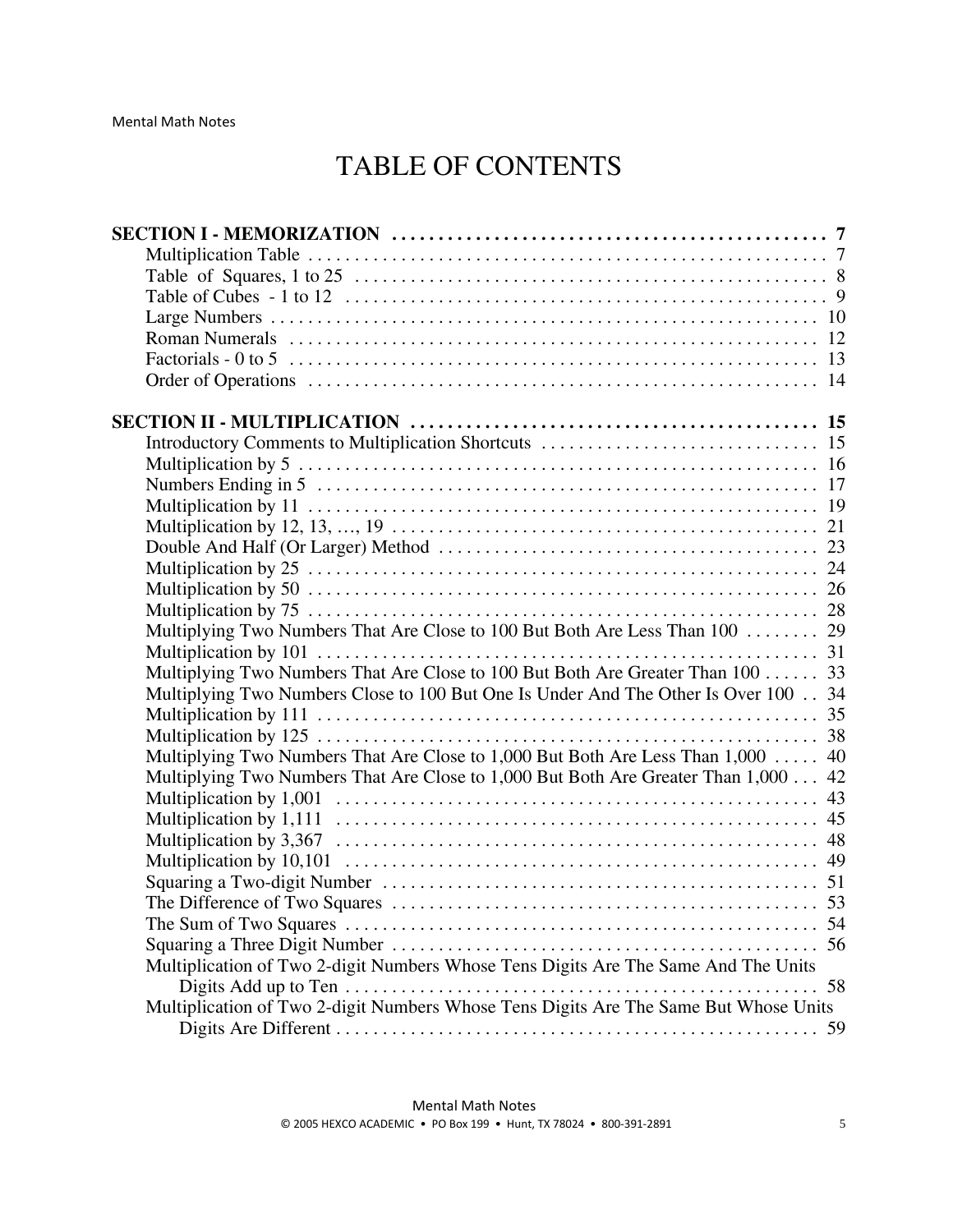| <b>Mental Math Notes</b> |  |  |
|--------------------------|--|--|
|--------------------------|--|--|

| Multiplication of Two 2-digit Numbers Whose Tens Digits Add up to Ten and the Units |  |
|-------------------------------------------------------------------------------------|--|
|                                                                                     |  |
|                                                                                     |  |
| Multiplication of Two Mixed Numbers Having The Same Whole Numbers And Whose         |  |
|                                                                                     |  |
|                                                                                     |  |
|                                                                                     |  |
|                                                                                     |  |
|                                                                                     |  |
|                                                                                     |  |
|                                                                                     |  |
|                                                                                     |  |
|                                                                                     |  |
|                                                                                     |  |
|                                                                                     |  |
|                                                                                     |  |
|                                                                                     |  |
|                                                                                     |  |
|                                                                                     |  |
|                                                                                     |  |
|                                                                                     |  |
|                                                                                     |  |
|                                                                                     |  |
|                                                                                     |  |
|                                                                                     |  |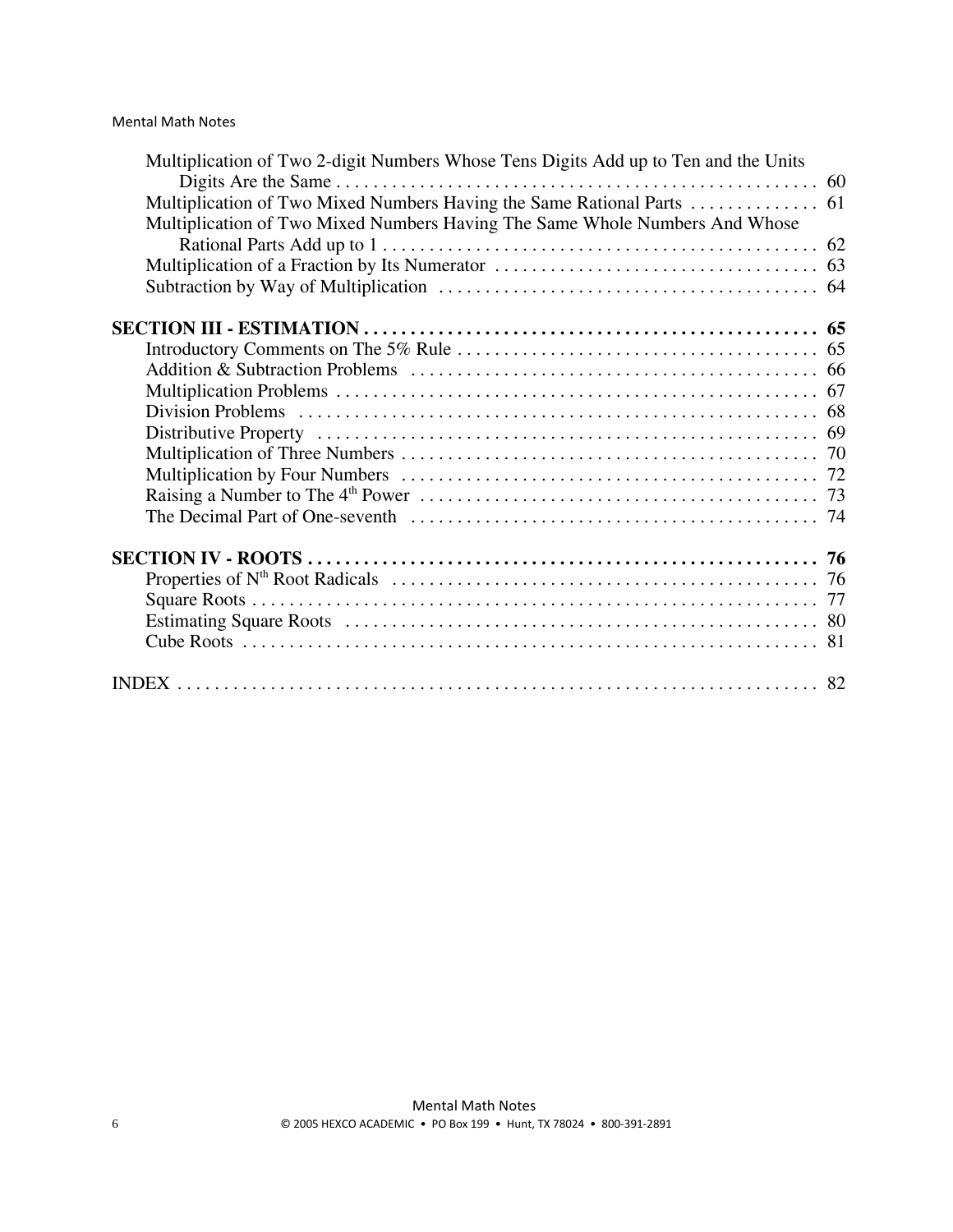## **SECTION I - MEMORIZATION**

## **MULTIPLICATION TABLE**

To use the table find a number in the top row, such as 6, then find a number in the left-hand column, such as 4. The answer of 6 x 4 is found where row and column intersect, in this case 24.

|                         | $\mathbf{1}$   | $\boldsymbol{2}$ | $\mathbf{3}$   | 4              | 5      | 6      | 7              | 8  | 9      |
|-------------------------|----------------|------------------|----------------|----------------|--------|--------|----------------|----|--------|
| $\mathbf{1}$            | $\mathbf{1}$   | $\overline{2}$   | $\mathfrak{Z}$ | $\overline{4}$ | 5      | 6      | $\overline{7}$ | 8  | 9      |
| $\overline{2}$          | $\overline{2}$ | $\overline{4}$   | 6              | $\,8\,$        | $10\,$ | 12     | 14             | 16 | 18     |
| $\mathbf{3}$            | $\overline{3}$ | $\sqrt{6}$       | 9              | 12             | 15     | 18     | 21             | 24 | 27     |
| $\overline{\mathbf{4}}$ | $\overline{4}$ | $8\,$            | $12\,$         | 16             | $20\,$ | 24     | 28             | 32 | 36     |
| 5                       | 5              | $10\,$           | 15             | 20             | 25     | $30\,$ | 35             | 40 | $45\,$ |
| 6                       | 6              | 12               | $18\,$         | 24             | 30     | 36     | 42             | 48 | 54     |
| $\overline{7}$          | $\overline{7}$ | 14               | 21             | 28             | 35     | 42     | 49             | 56 | 63     |
| 8                       | $\,8\,$        | 16               | 24             | 32             | 40     | 48     | 56             | 64 | 72     |
| 9                       | 9              | 18               | 27             | 36             | 45     | 54     | 63             | 72 | 81     |

This table tells a lot about the base 10 number system.

- 1) All of the perfect squares (1, 4, 9, 16,…, 81, 100) lie on the main diagonal from upper left to lower right. Look at the table and notice that 4 x 7 and 7 x 4 equal 28. This illustrates the commutative property of multiplication. Also notice that the products on the right-hand column from top to bottom are the same as those on the last row from left to right.
- 2) All multiples of 5 end in either a 0 or 5.
- 3) All multiples of 10 end in a zero.
- 4) The sum of the digits of all multiples of 3 are a multiple of 3. (i.e.  $3 \times 8 = 24$  and  $2 +$  $4 = 6$  and 6 is a multiple of 3:  $6 = 2 \times 3$ .)
- 5) The sum of the digits of all multiples of 9 are a multiple of 9(or 3) (i.e.  $9 \times 5 = 45$  and 4  $+ 5 = 9$ (or  $9 = 3 \times 3$ ).)

Some of these would enable you to quickly check an answer for validity.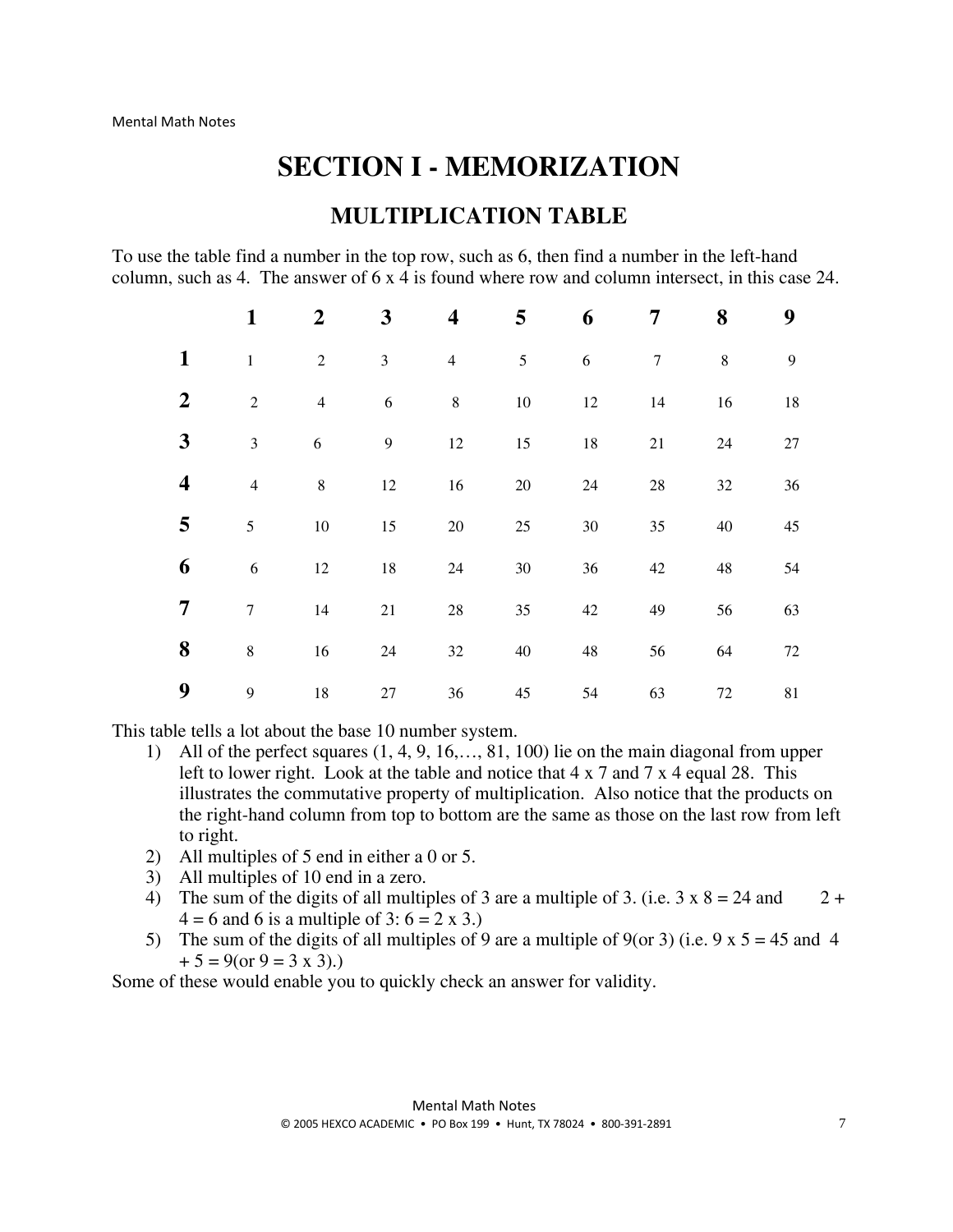### **TABLE OF SQUARES, 1 TO 25**

After learning your basic multiplication tables, the next step is to memorize the squares of numbers from 1 to 25. Some students memorize the squares of numbers up to 50, but that isn't necessary at this point. Some of the multiplication short cuts will help with the squares of higher numbers. You will know the squares of other numbers larger than 25 because they will be of a particular form or because you will see them quite often. (i.e. there is a short cut for numbers ending in 5 that will be covered, and the squares of 30, 40, 50...up to 250 can be derived from knowing the squares of 3, 4, 5...up to 25 and multiplying times  $10^2$  (100):  $40^2$  = 40 x 40 = 4(10) x (4)(10) = 4(4) x (10)(10) = 16 x 100 = 1,600.

| $1^2 = 1$    | $11^2 = 121$ | $21^2 = 441$ |
|--------------|--------------|--------------|
| $2^2 = 4$    | $12^2 = 144$ | $22^2 = 484$ |
| $3^2 = 9$    | $13^2 = 169$ | $23^2 = 529$ |
| $4^2 = 16$   | $14^2 = 196$ | $24^2 = 576$ |
| $5^2 = 25$   | $15^2 = 225$ | $25^2 = 625$ |
| $6^2 = 36$   | $16^2 = 256$ |              |
| $7^2 = 49$   | $17^2 = 289$ |              |
| $8^2 = 64$   | $18^2 = 324$ |              |
| $9^2 = 81$   | $19^2 = 361$ |              |
| $10^2 = 100$ | $20^2 = 400$ |              |

*Note: This table implies that no matter how large a number is, a perfect square cannot have a units digit of 2, 3, 7, or 8.*